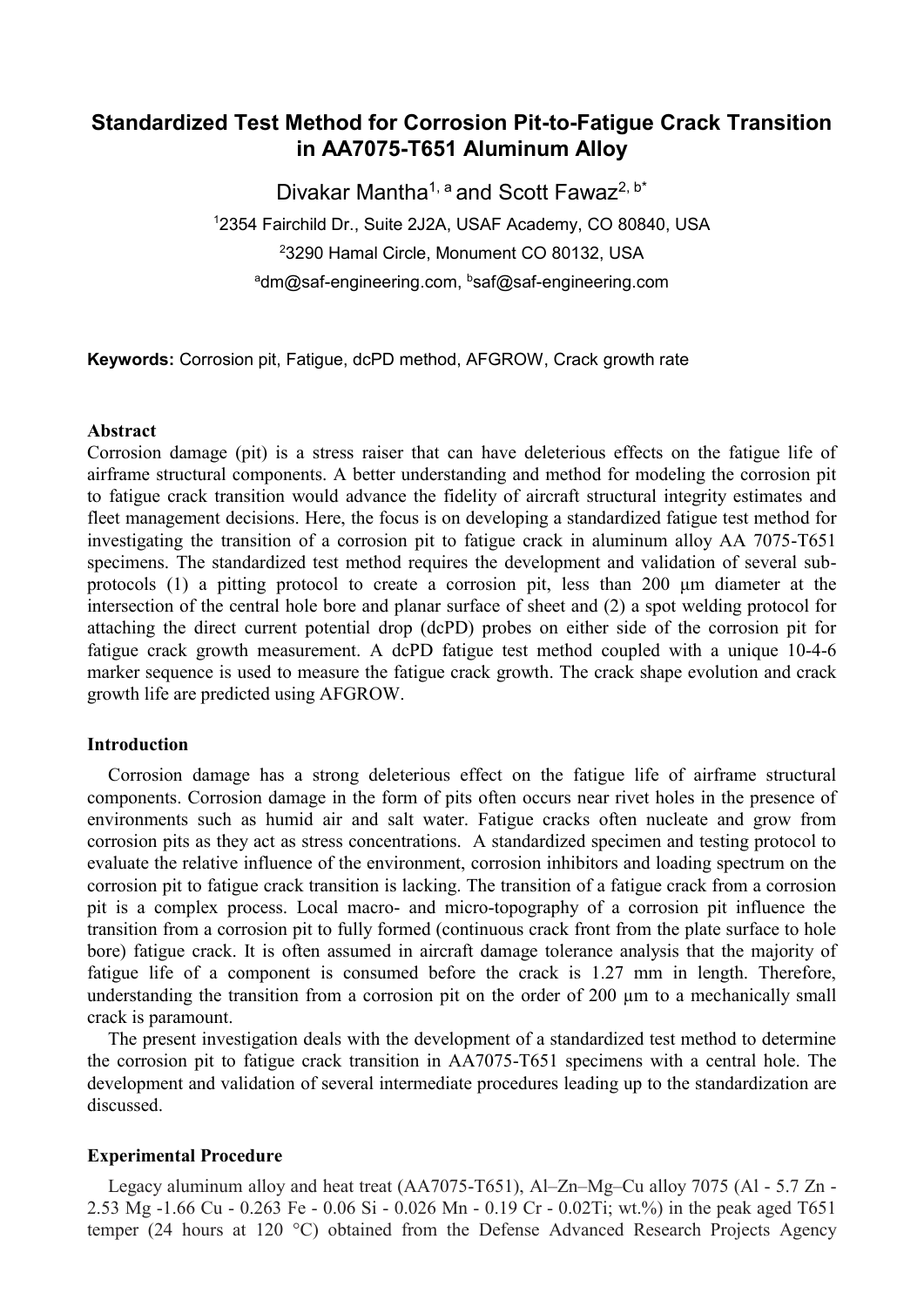(DARPA) Structural Integrity Prognosis System (SIPS) program [1] is used in this study. Mechanical properties of this alloy are: tensile yield strength  $(\sigma_{vs})$  was 508 MPa and plane strain fracture toughness ( $K_{IC}$ ) in the longitudinal–transverse (L–T) orientation was 33 MPa $\sqrt{m}$ . Figure 1 shows the specimen design and dimensions as well as the corrosion pit dimensions. For each specimen the flaw to nucleate the fatigue crack was a small controlled corrosion pit (less than 200 µm diameter) inserted at the edge of the bore hole. Copper wires (0.127 mm diameter) which are used as potential probes are spot welded on each side of the corrosion pit by means of an in-house spot-welding setup. The sample was then loaded into a computer-controlled servo-hydraulic test frame and tested with a direct current potential drop (dcPD) system to monitor crack growth [2, 3]. The dcPD method coupled with load induced marker bands are used to measure the fatigue crack growth. A fatigue crack was propagated from the pit until the crack reached approximately 1.5 mm in length, and then the test was terminated and the sample pulled to failure by static overload. The procedures involved in generating the corrosion pit followed by the spot-welding of probe wires are given below:



**Fig. 1. Specimen geometry and corrosion pit with dimensions (in mm)**

**Pitting Protocol.** The specimen is held at an angle on a stand such that both surfaces (flat surface and curved surface of hole bore) of the hole edge are clearly visible. The portion of specimen near the center hole is cleaned with isopropanol to remove any dirt. A 0.2 mm diameter hole is made by using a drill bit in an acid-resistant tape (0.107 mm thick) with dimensions of (9 mm  $\times$  2 mm). This tape with hole is carefully placed on the hole edge by means of tweezers such that both metal surfaces are visible through the tape's hole. Care must be taken to ensure that the tape's hole is clear of tape debris or glue. The specimen (except at the tape's hole) is masked with a stop-off lacquer and dried for one hour. Corrosion pitting of the specimen takes place in a pitting solution (0.1 M  $AICI<sub>3</sub> + 0.86$  M NaCl with HCl added to make the pH 2) with a two-electrode corrosion setup. A very low constant current of 0.2 mA is passed for a prescribed time (1.5 min), obtained per Faraday's law calculations [4].



 **Fig. 2. Example of tape placement at the specimen hole edge, corrosion pit (optical, HIROX and SEM images) on AA7075 T651 specimen.** 

Since the tape's hole is very small, the pitting solution needs to be circulated using a peristaltic pump and directed toward the hole in the specimen. The specimen is removed from the solution, cleaned with water and placed under an optical microscope to observe the corrosion pit. A dark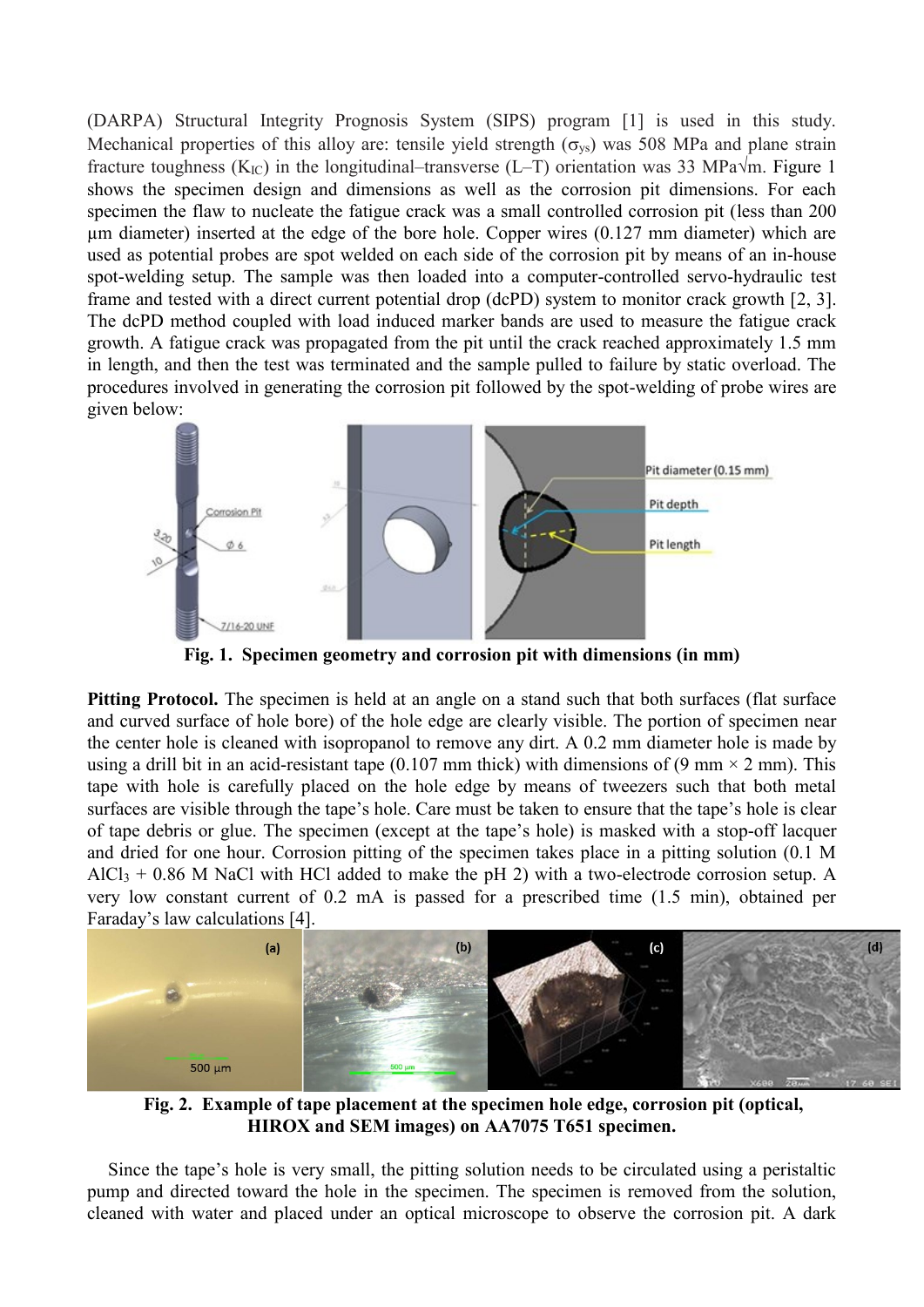region in the tape's hole indicates the formation of a pit. The tape and coating are removed and the specimen is cleaned with water and then ultrasonically cleaned in isopropanol for 15 min. Figure 2(a) shows the optical image of tape's hole through which the alloy surface is clearly visible. Figure 2(b), (c), and (d) show the optical, HIROX digital microscope and scanning electron microscope (SEM) images of the corrosion pit on the specimen. The complete corrosion pitting protocol is published in [5]. The micro-topography of the corrosion pit is examined by the SEM and the pit dimensions are measured using the HIROX digital microscope.

**Spot-welding Protocol.** The specimen with a corrosion pit is now ready for spot-welding of potential probes for the dcPD crack growth monitoring. Polytetrafluoroethylene (PTFE) insulated pure copper wires (0.127 mm diameter) are used as potential probes. The copper wires are spotwelded on each side of the corrosion pit equidistant from the pit centerline. The spot welding process is accomplished by an in-house designed and manufactured spot-welding apparatus [6]. The wire positioning pulleys allow for the precise spacing between the probe wires on each side of the corrosion pit.



 **Fig. 3. Examples of wire spacing, weld joints and electrically insulated weld joints on an AA7075-T651 specimen.** 

An optimum energy level was determined from earlier trials such that a single stable weld joint can be made on each of the probe wires. It is very important to carefully place the wires such that the PTFE insulation of the un-stripped copper wire is as close as possible to the corrosion pit. After welding, the two copper wires are carefully cut with a razor blade at the weld joints. The bare portion of the copper wire away from the weld joint is coated with a Performix® liquid insulation tape so that the potential probes are free from any electrical contact with the alloy specimen except at the spot weld regions. Figure 3 shows the example of wire placement, weld joints, and electrically insulated weld joints. The complete spot welding procedure is published in [6].

### **Fatigue Test**

The principle of dcPD method of monitoring crack length is that the electrical resistance of a cracked body changes with crack length. On application of constant current to a specimen, the change in electrical resistance results in a change of potential drop between the two measuring points (potential probes) across the crack. A closed-form analytical model was used to relate the measured potential to the crack length as a function of crack shape, probe position and probe spacing relative to the growing crack.

Variable amplitude fatigue test on an AA7075-T651 specimen (shown in Figure 1) in lab air is described in this paper. Dimensions of corrosion pit are pit length (c): 0.220 mm and pit depth (a): 0.180 mm. The probe spacing on either side of the corrosion pit is 1.063 mm. The sample is loaded into a computer-controlled servo-hydraulic test frame and tested using the dcPD method. A constant current of 10 A is passed through the specimen from a dedicated power supply and amplifier. A unique 10-4-6 marker band loading spectrum [7] is introduced into the loading sequence to determine the evolution of the crack shape by post-test crack dimension measurements. In addition, the marker bands are used to validate the dcPD calculated crack length. The fatigue testing was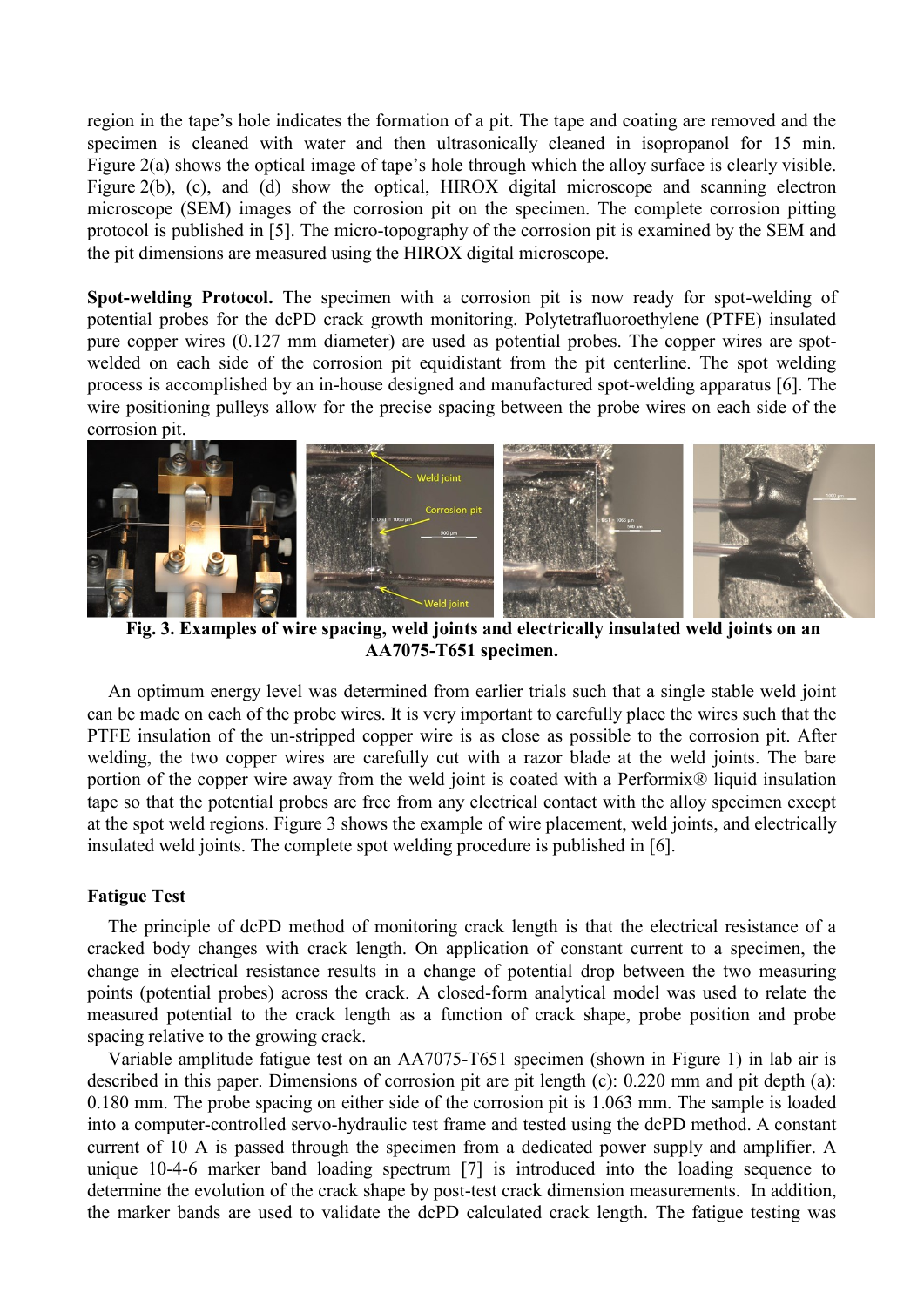conducted and test data are stored by means of the Automatic Fatigue Crack Growth Software provided by Fracture Technology Associates (FTA) [8]. In order to establish the initial voltage of the corrosion pit, the specimen is subjected to constant amplitude loading cycles at a very low load such that a crack does not nucleate. The dcPD signal was observed over time to ensure sufficient signal stability. It is well known that the electrical conductivity of aluminum alloys is acutely sensitive to temperature [3, 8]. To ensure sufficient stability of voltage signal both due to specimen heating and mechanical stability due to surroundings, the dcPD signal was observed over time prior to the fatigue test. The stabilization of dcPD signal (voltage) is achieved during constant amplitude cycling at low load. Typically, the stabilization of dcPD voltage can be achieved in one hour. Stabilization of dcPD signal is indicated by the signal fluctuation within  $\pm$  0.01  $\mu$ V which is considered adequate for crack growth detection. After establishing the initial voltage for the corrosion pit, the specimen is tested at a maximum applied remote stress of 120.7 MPa, stress ratio  $(R) = 0.65$ , and a frequency of 5Hz with the marker band loading spectrum. At the beginning of the test, the dcPD voltage shows transient readings prior to the crack growth. The transience of dcPD voltage can be attributed to the sudden increase in remote applied load  $(P_{max})$  on the specimen. The voltage corresponding to the corrosion pit can be obtained by averaging the voltage signal prior to the crack growth. The crack nucleation is identified when the dcPD voltage signal crosses a threshold value. The threshold value for the current specimen dimensions and potential probe spacing is given by a normalized voltage ratio  $(V/V_0)$  of 1.002, where  $V_0$  and V are the initial and instantaneous dcPD voltages respectively. The voltage signal clearly rises after crossing the threshold value indicating crack growth. A steep rise in the dcPD voltage is indicative of the crack becoming a fully formed (continuous crack front from the plate surface to hole bore) fatigue crack. The test was terminated when the crack in the specimen width direction reached approximately 1.5 mm in length and the sample was pulled to failure by static overload.

### **Results and Discussion**

The fatigue tested sample was analyzed for marker band locations using the SEM and corresponding crack growth pattern was plotted. Post-test analysis of the fractured surface using an SEM reveals the crack shape evolution with time from the known defect (corrosion pit) to the final crack length of 1.5 mm. Since the crack originates at the corrosion pit which is at a corner of center hole of the specimen, the crack propagates in two directions along the hole surface 'a' and outer surface 'c'.



 **Fig. 4. SEM image of the fractured surface and marker band profiles of crack shape evolution.** 

Figure 4 (a) shows the SEM image of the fractured surface showing the corrosion pit and final crack length and (b) shows the marker band profiles during crack propagation. The specimen reached the final crack length of 1.5 mm after 61,924 cycles. Each "10-4-6" marker band loading constitutes 8,170 cycles. A total of 7 complete "10-4-6" marker band loading programs and one 10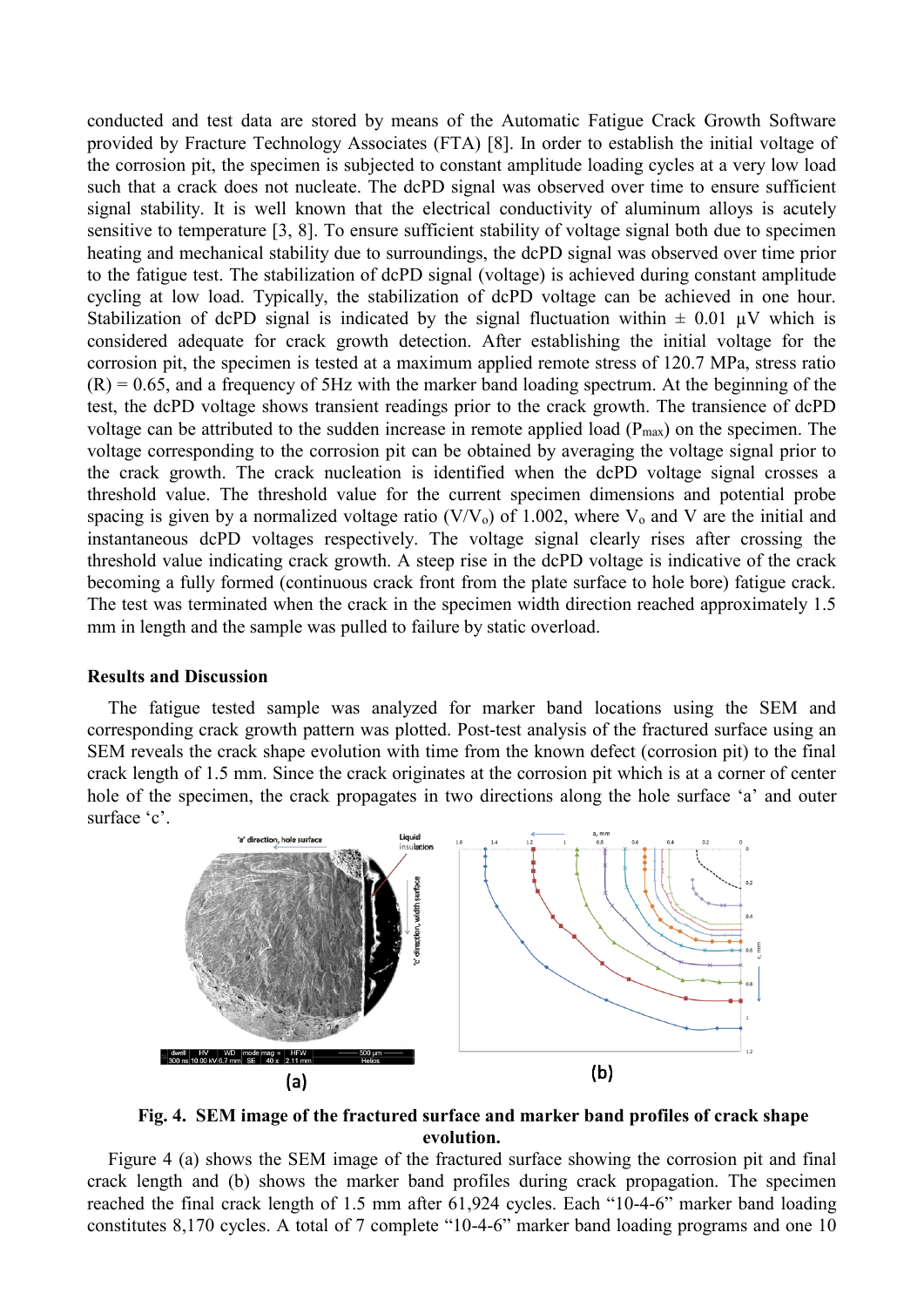marker were programmed during the fatigue test before the final crack length was reached. The posttest fractography by SEM revealed the crack propagation by means of marker band profiles which are shown in Figure 4 (b). The experimental crack dimensions (a, c) are obtained from the plot of Fig. 4(b) as periphery cracks (crack profiles that connect to the both ends) and corresponding fatigue cycles are obtained from the programmed loading cycles. The innermost profile (dashed curve in Figure 4(b)) refers to the outline of corrosion pit.

**AFGROW Analysis and Crack Growth Rate Calculations.** An analytical relationship between measured electric potential and crack length was developed by Roe and Coffin [9] for a three dimensional ellipsoidal surface disturbance in an infinite plate. The influence of initial defect on near-defect crack monitoring was modeled for a specimen with a specific initial defect (corrosion pit) and potential probe dimensions [10]. Potentials corresponding to the AFGROW predicted crack growth profiles are obtained from the analytical solution. Crack growth rates for the experimental data in both directions are calculated using the incremental polynomial method [2].



**Fig. 5. Comparison of dcPD calculated and experimental crack lengths (a, c)** 

Figure 5 shows the comparison between the experimental crack length and depth to those of dcPD calculated values. The calculated crack length and depth are normalized with respect to the initial pit dimension and final crack dimensions. The aspect ratio  $(a/c)$  of the crack was less than 1.0 at the beginning and exceeds 1.0 after 46,000 cycles. The crack growth based fatigue life is predicted using AFGROW [11].



**Fig. 6. Comparison of AFGROW predicted crack length and depth (a, c) profiles to that of experimental data** 

AFGROW is a fracture mechanics and fatigue crack growth analysis software tool that allows crack initiation and growth to predict the life of metallic structures. Corner crack solutions